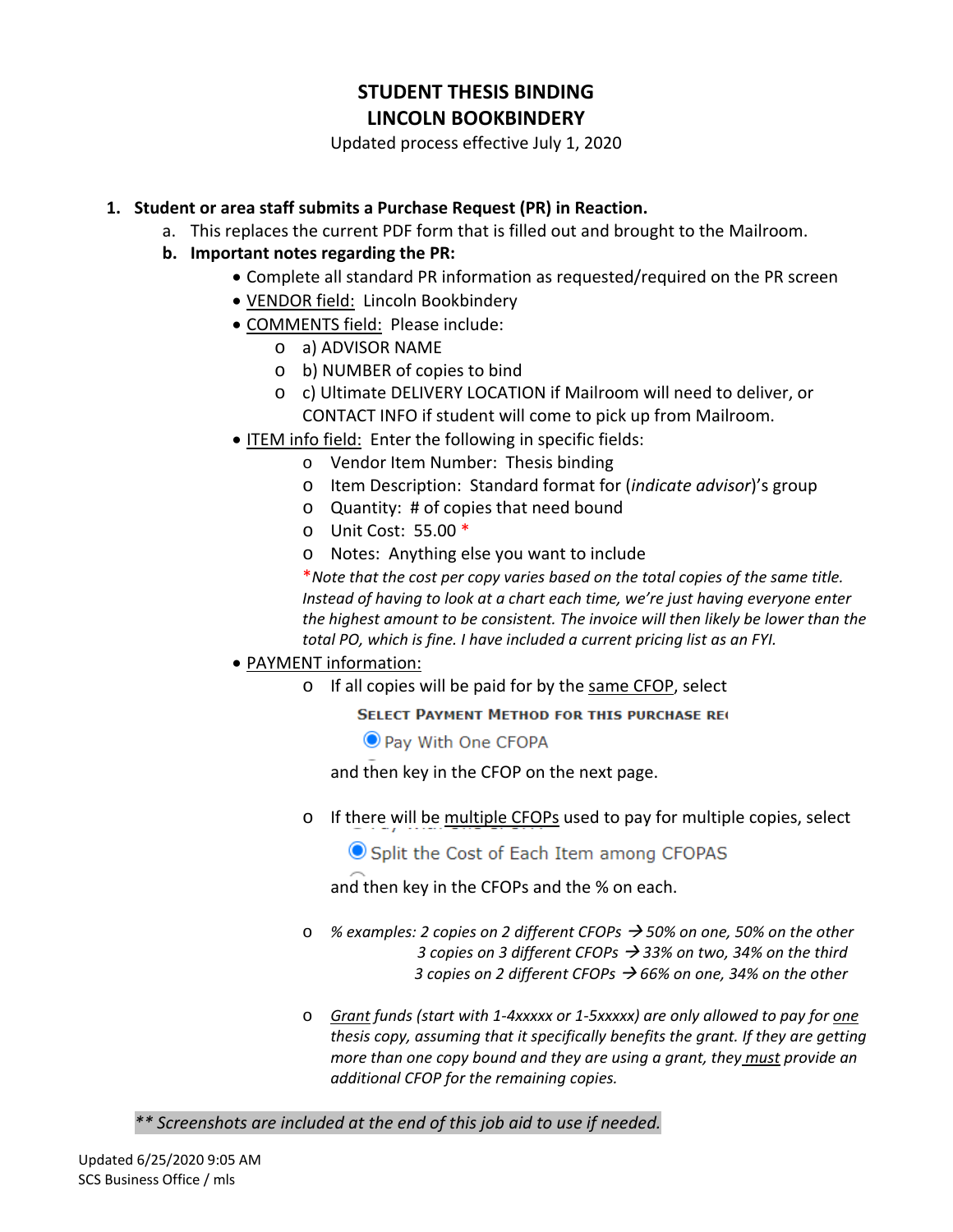- **2. Student or area staff prints off a copy of the PR (replaces the current PDF cover sheet) and brings the PR printout and thesis copies to the Mailroom.** 
	- a. Note that this is the same as the current process, except for what is used as the cover sheet.
- **3. SCS Procurement staff submits the request for a PO based on the PR received.**
- **4. UI Purchasing issues the PO, which is sent directly to Lincoln Bookbindery.**
- **5. SCS Procurement updates the PR to indicate the PO # that has been issued and at the same time notifies the Mailroom that the PR is ready for delivery to Lincoln Bookbindery.**
- **6. Mailroom delivers the thesis to Lincoln Bookbindery per current process, indicating the PO # so that Lincoln Bookbindery can match that up and submit the invoice referencing the correct PO.**
- **7. Mailroom picks up the final copies from Lincoln Bookbindery and returns to the student/area office per current process and based on whatever arrangements were discussed with that end user (same as current process).**